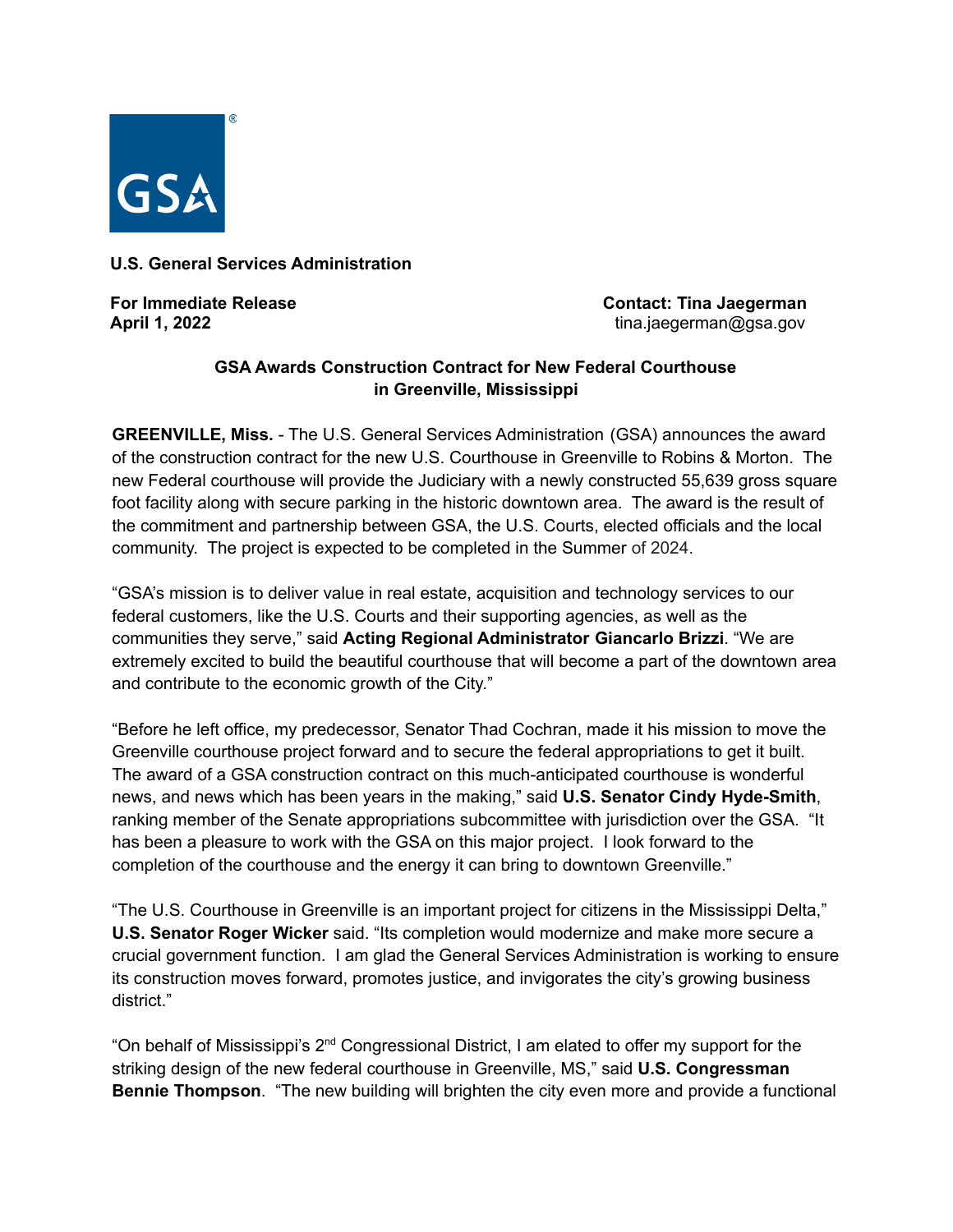structure for government and justice. Downtown Greenville will continue to be a place of attraction for businesses and people abroad, and I am ecstatic to witness the courthouse being another stunning asset! A lot of hard work went into the construction of this building, and I am excited about the camaraderie and support of this project. The people of the Mississippi Delta deserve a first class courthouse that will accommodate other federal offices."

"We in the Northern District of Mississippi are ecstatic to reach this punctuation point in the long journey towards having our courthouse dreams become a reality," said **U.S. Chief District Court Judge Debra Brown**. "Once completed, this project will close many gaps in this district's functional needs and serve as an enticing beacon for all court visitors and staff. The new courthouse will be a monument of things to come in the Mississippi Delta and benefit and inspire generations in the future. We are deeply grateful for all those whose collaborative efforts have brought us to this moment."

"The General Services Administration's announcement of the contract award for the new Greenville federal courthouse is a monumental milestone," said **U.S. District Court Judge Sharion Aycock**. "We have worked years to bring this to fruition, and I know there has been much frustration and doubt. I cannot thank late Senator Cochran, Senator Wicker, and Senator Hyde-Smith enough for their persistent influence in bringing this project to realization. The Senators, their staffs, GSA, the Administrative Office of Courts, our architects, our court staff and judges, and the Greenville community never gave up. I am so pleased a new federal courthouse in Greenville will become a reality for the State of Mississippi."

"The new federal courthouse in our downtown is a legacy project that will change the face of Greenville for decades," said **Greenville Mayor Errick D. Simmons**. This courthouse shows how local and federal partnerships matter in maximizing federal investments in supporting the economic vision of local communities across the country. I applaud the commitments of late Senator Thad Cochran, Senator Roger Wicker, Senator Cindy Hyde-Smith, Congressman Bennie G. Thompson, and our federal judiciary in the Northern District of Mississippi for this courthouse. This project speaks volumes about how local and federal partnerships matter."

Project Details:

- The new federal courthouse will be located on a 2.5 acre site in the city's original central business district near the east bank of the Mississippi River.
- The facility will have two courtrooms (one district and one magistrate) and three judicial chambers (one district, one magistrate and one visiting).
- Tenant agencies include the U.S. District Court, U.S. Clerk of the Court for the Northern District of Mississippi, U.S. Magistrate Court, U.S. Marshals, U.S. Probation, Federal Public Defender, U.S. Attorneys and GSA.
- GSA anticipates the start of construction in Summer 2022 and occupancy in Summer 2024.

Additional Resources